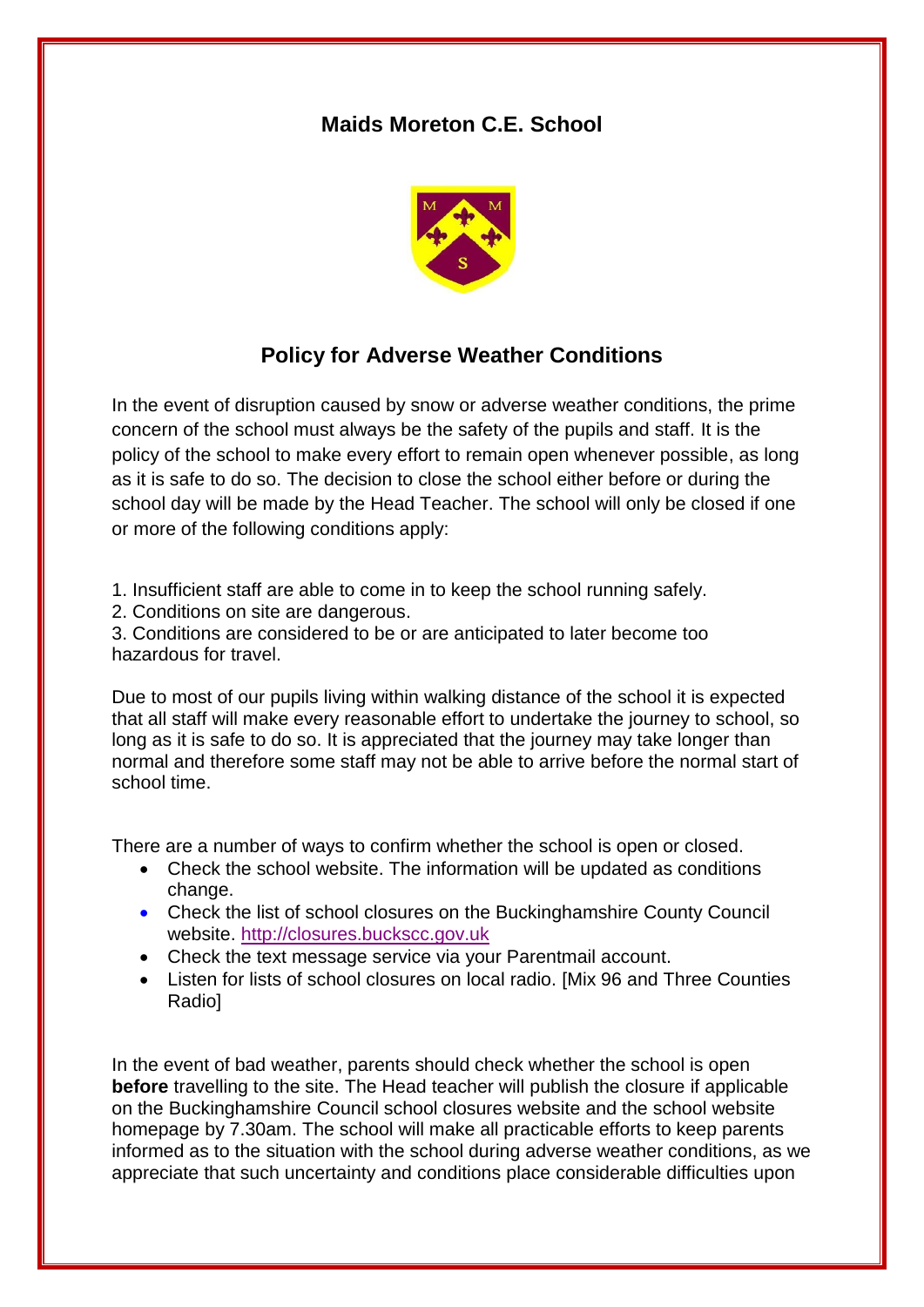parents. However parents are expected to check their parentmail account, school and County council websites and/or make themselves aware of the radio broadcasts when it is clear that a closure is a possibility. Where possible, a board will be placed outside the main entrance to the school informing parents and visitors that the school is closed.

In the event of the school having to close during the day due to unforeseen worsening weather or similar unforeseen circumstances, parents will be contacted via the Parentmail texting service and asked to collect their child/children. We will take verbal permission via a telephone call to the school office from parents who are unable to collect their child but are sending a nominated adult on their behalf. Normal lessons may be curtailed and the remaining pupils assembled in groups under the supervision of authorised members of staff to await collection. We request that all parents ensure that the school office has up to date contact details. If weather conditions worsen during the school day and parents are concerned, they are welcome to collect their children early. As telephone lines can become extremely busy at such times, parents must call into the school Reception area to sign children out.

The school appreciates that during bad weather children may arrive later than normal. Parents should endeavour to contact the school to let them know they are on their way if likely to be delayed. The school recognises there will be isolated instances where families are cut off, even where the majority of children can get into school. In such instances parents should inform the school of the circumstances of this exceptional situation, as the school has a duty to clarify the circumstances of each case so as to be able to formally authorise the absence to the Local Authority. Parents acting on the assumption that the school would be closed without gaining confirmation, or failing to inform the school of the circumstances that prevents the child coming into school, risk their child being registered as an unauthorised absence.

Where the school is officially closed, all absence is counted as authorised absence. If the school is closed, we will try and make a decision as early as possible, and will intend to reopen as soon as we can.

There may be occasions where the school is not closed but a later start time is decided upon, to enable sufficient time for staff and pupils to travel safely to the school site. Any such changes will be displayed on the Buckinghamshire Council and school website.

In the event of school remaining open during adverse weather, we ask that children come to school dressed in appropriate outdoor warm clothing and suitable footwear [wellingtons] and a change of footwear and clothing for indoor use, including shoes, spare socks/tights/trousers. Parents are requested to send a packed lunch with their child in case the school staff are unable to collect the hot meals from the provider school.